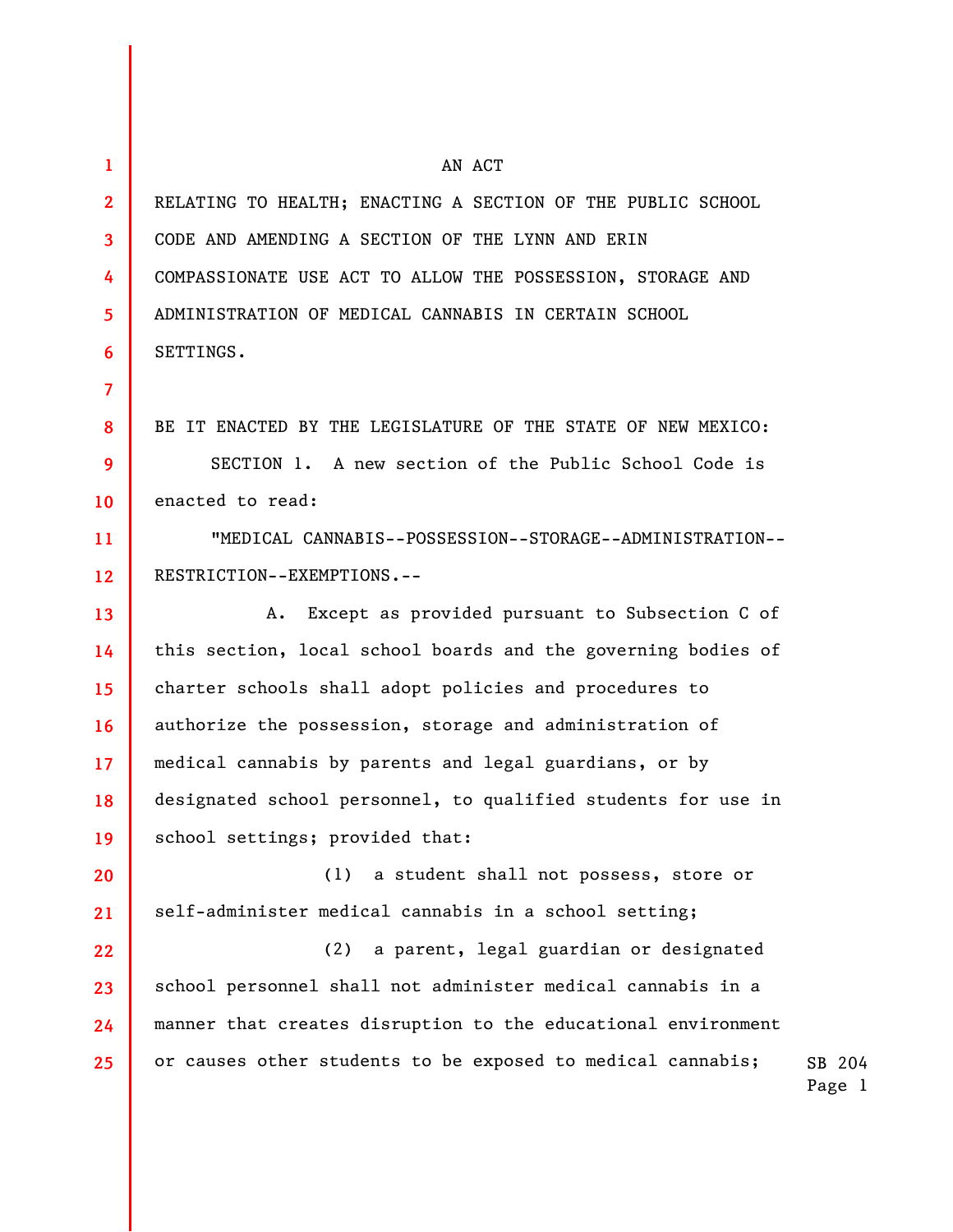SB 204 Page 2 **1 2 3 4 5 6 7 8 9 10 11 12 13 14 15 16 17 18 19 20 21 22 23 24 25**  (3) a written treatment plan for the administration of the medical cannabis is agreed to and signed by the principal or the principal's designee of the qualified student's school and the qualified student's parent or legal guardian; and (4) before the first administration of medical cannabis in a school setting, the qualified student's parent or legal guardian completes and submits documentation as required by local school board or charter school rules that includes a: (a) copy of the qualified student's written certification for use of medical cannabis pursuant to the Lynn and Erin Compassionate Use Act; and (b) written statement from the qualified student's parent or legal guardian releasing the school and school personnel from liability, except in cases of willful or wanton misconduct or disregard of the qualified student's treatment plan. B. A school board or the governing body of a charter school may adopt policies that: (1) restrict the types of designated school personnel who may administer medical cannabis to qualified students; (2) establish reasonable parameters regarding the administration and use of medical cannabis and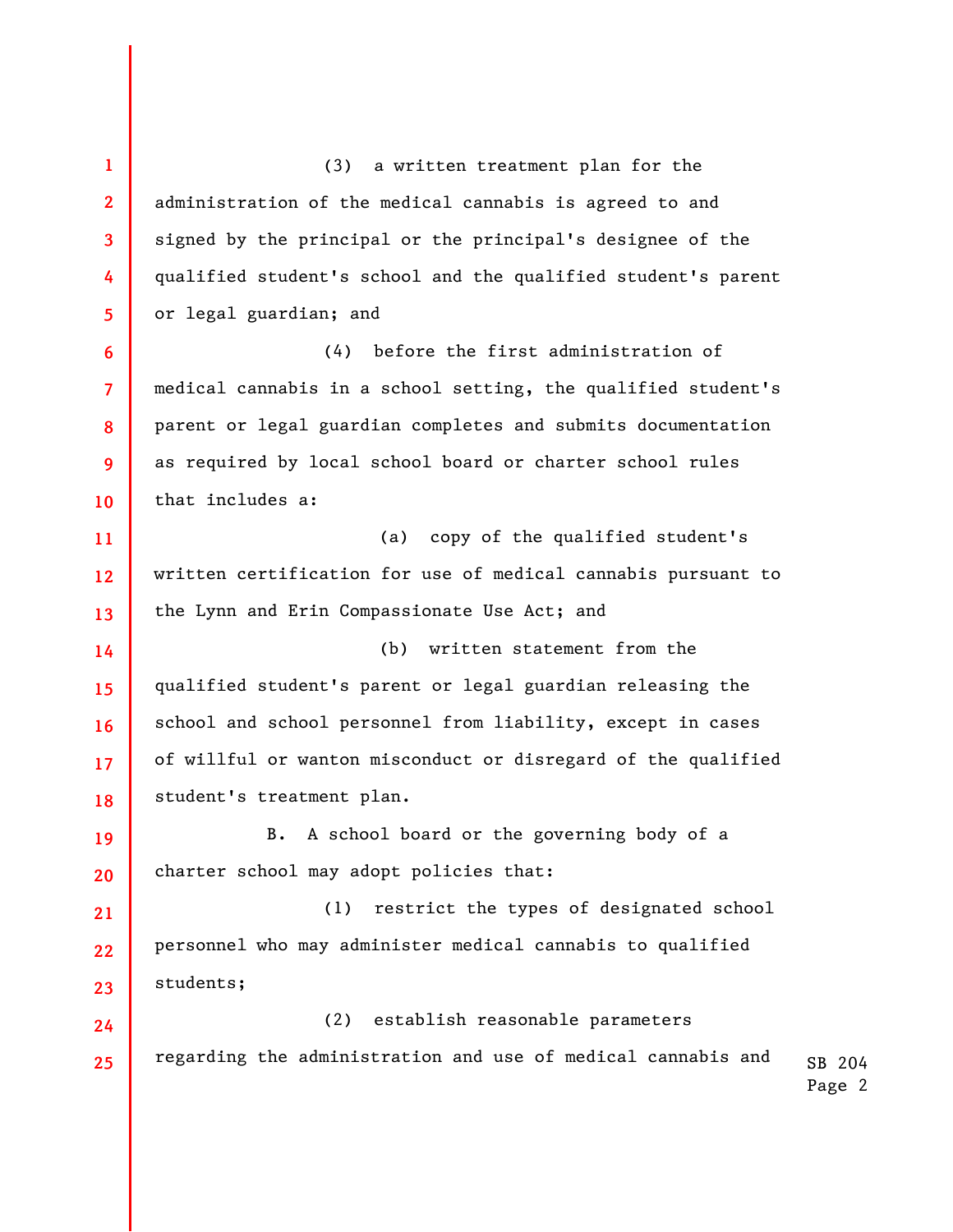**1 2 3 4 5 6 7 8 9 10 11 12 13 14 15 16 17 18 19 20 21 22 23 24 25**  the school settings in which administration and use are authorized; and (3) ban student possession, use, distribution, sale or being under the influence of a cannabis product in a manner that is inconsistent with the provisions of this subsection. C. The provisions of Subsection A of this section shall not apply to a charter school or school district if: (1) the charter school or school district reasonably determines that it would lose, or has lost, federal funding as a result of implementing the provisions of Subsection A of this section; and (2) the determination is appealable by any parent to the secretary, based on rules established by the department. D. A public school, charter school or school district shall not: (1) discipline a student who is a qualified student on the basis that the student requires medical cannabis as a reasonable accommodation necessary for the student to attend school; (2) deny eligibility to attend school to a qualified student on the basis that the qualified student requires medical cannabis as a reasonable accommodation necessary for the student to attend school or a

SB 204 Page 3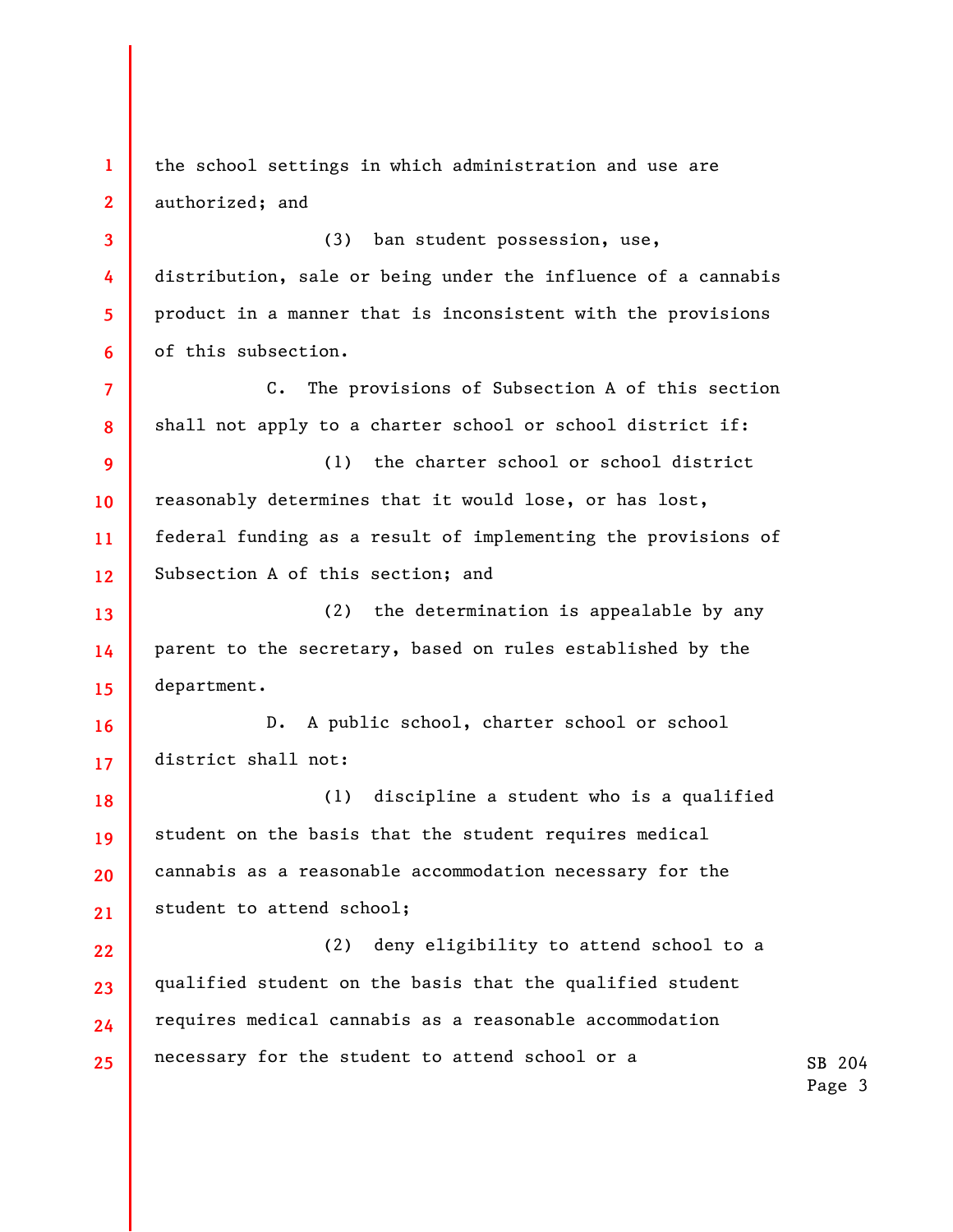**1 2 3 4 5 6 7 8 9 10 11 12 13 14 15 16 17 18 19 20 21 22 23 24 25**  school-sponsored activity; or (3) discipline a school employee who refuses to administer medical cannabis. E. As used in this section: (1) "certifying practitioner" means a health care practitioner who issues a written certification to a qualified student; (2) "designated school personnel" means a school employee whom a public school, charter school or school district authorizes to possess, store and administer medical cannabis to a qualified student in accordance with the provisions of this section; (3) "medical cannabis" means cannabis that is: (a) authorized for use by qualified patients in accordance with the provisions of the Lynn and Erin Compassionate Use Act; and (b) in a form that is not an aerosol and cannot be smoked or inhaled in particulate form as a vapor or by burning; (4) "qualified student" means a student who demonstrates evidence to the school district that the student is authorized as a qualified patient pursuant to the Lynn and Erin Compassionate Use Act to carry and use medical cannabis in accordance with the provisions of that act;

SB 204 Page 4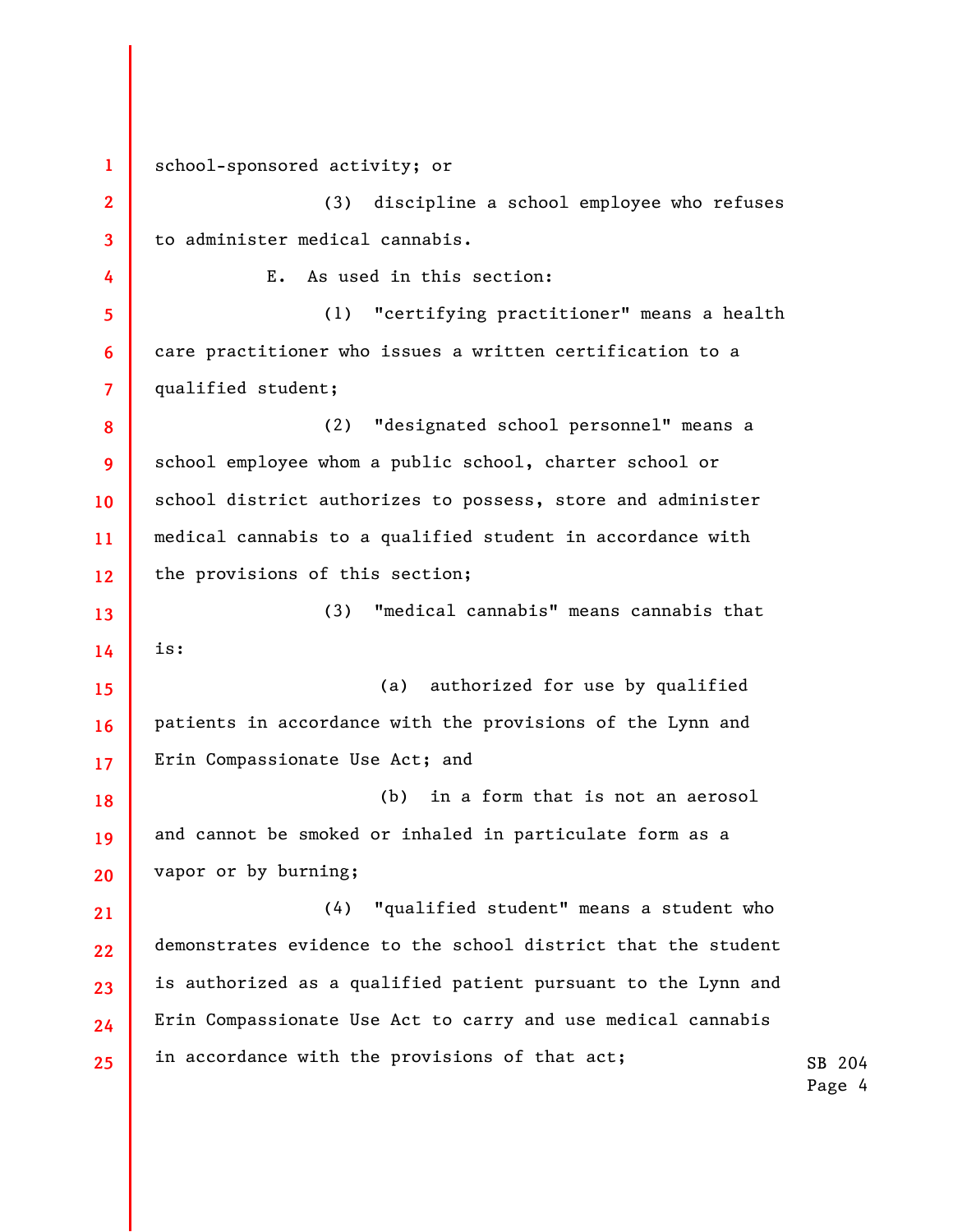**1 2 3 4 5 6 7 8 9 10 11 12 13 14 15 16 17 18 19 20 21 22 23 24 25**  (5) "school" means a public school or a charter school; (6) "school setting" means any of the following locations during a school day: (a) a school building; (b) a school bus used within the state during, in transit to or in transit from a school-sponsored activity; (c) a public vehicle used within the state during, in transit to or in transit from a school-sponsored activity in the state; or (d) a public site in the state where a school-sponsored activity takes place; and (7) "written certification" means a statement in a qualified student's medical records or a statement signed by a qualified student's certifying practitioner that, in the certifying practitioner's professional opinion, the qualified student has a debilitating medical condition and the certifying practitioner believes that the potential health benefits of the medical use of cannabis would likely outweigh the health risks for the qualified student. A written certification is not valid for more than one year from the date of issuance." SECTION 2. Section 26-2B-5 NMSA 1978 (being Laws 2007, Chapter 210, Section 5) is amended to read: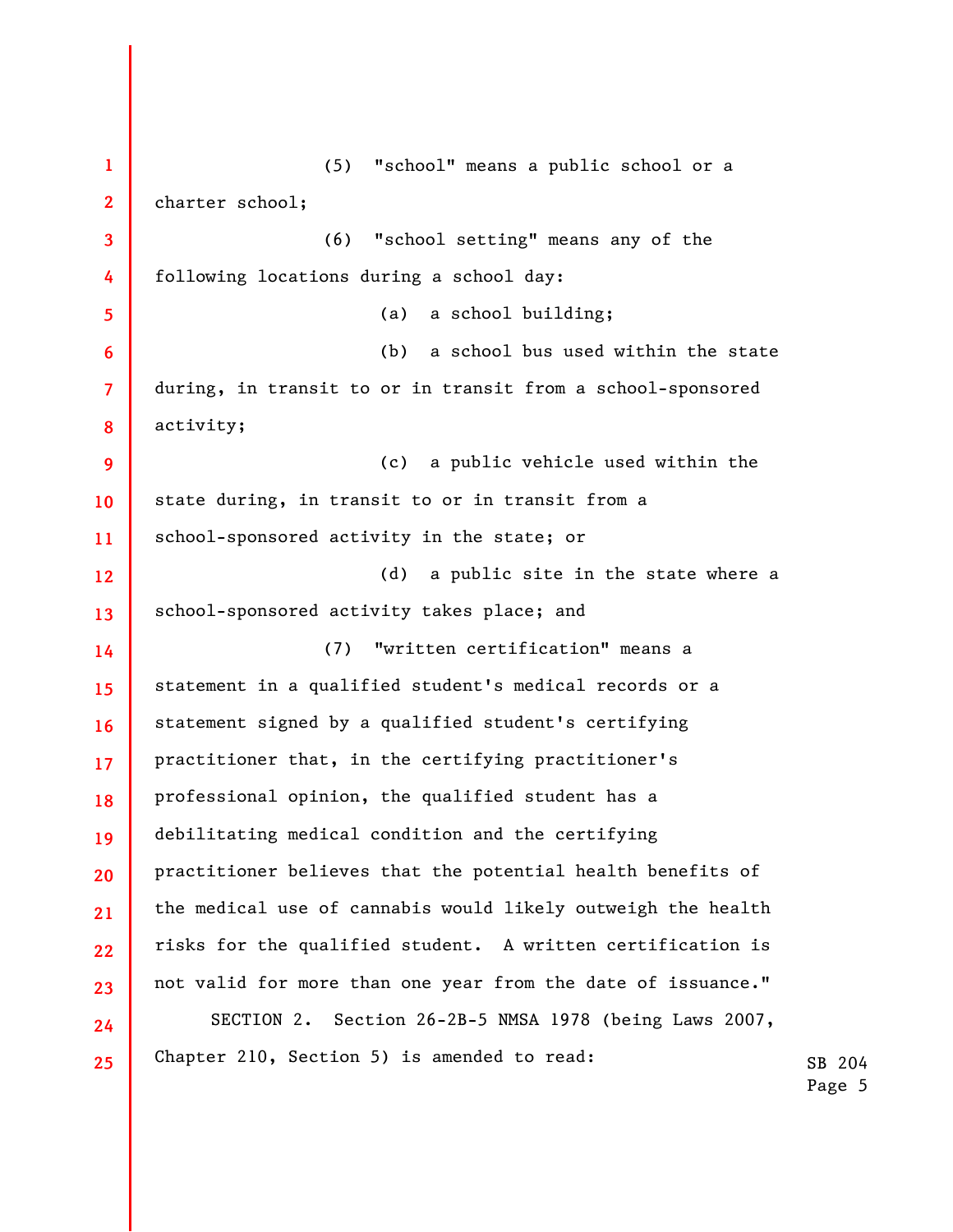SB 204 **1 2 3 4 5 6 7 8 9 10 11 12 13 14 15 16 17 18 19 20 21 22 23 24 25**  "26-2B-5. PROHIBITIONS, RESTRICTIONS AND LIMITATIONS ON THE MEDICAL USE OF CANNABIS--CRIMINAL PENALTIES.-- A. Participation in a medical use of cannabis program by a qualified patient or primary caregiver does not relieve the qualified patient or primary caregiver from: (1) criminal prosecution or civil penalties for activities not authorized in the Lynn and Erin Compassionate Use Act; (2) liability for damages or criminal prosecution arising out of the operation of a vehicle while under the influence of cannabis; or (3) criminal prosecution or civil penalty for possession or use of cannabis: (a) in the workplace of the qualified patient's or primary caregiver's employment; or (b) at a public park, recreation center, youth center or other public place. B. A person who makes a fraudulent representation to a law enforcement officer about the person's participation in a medical use of cannabis program to avoid arrest or prosecution for a cannabis-related offense is guilty of a petty misdemeanor and shall be sentenced in accordance with the provisions of Section 31-19-1 NMSA 1978. C. If a licensed producer sells, distributes, dispenses or transfers cannabis to a person not approved by

Page 6